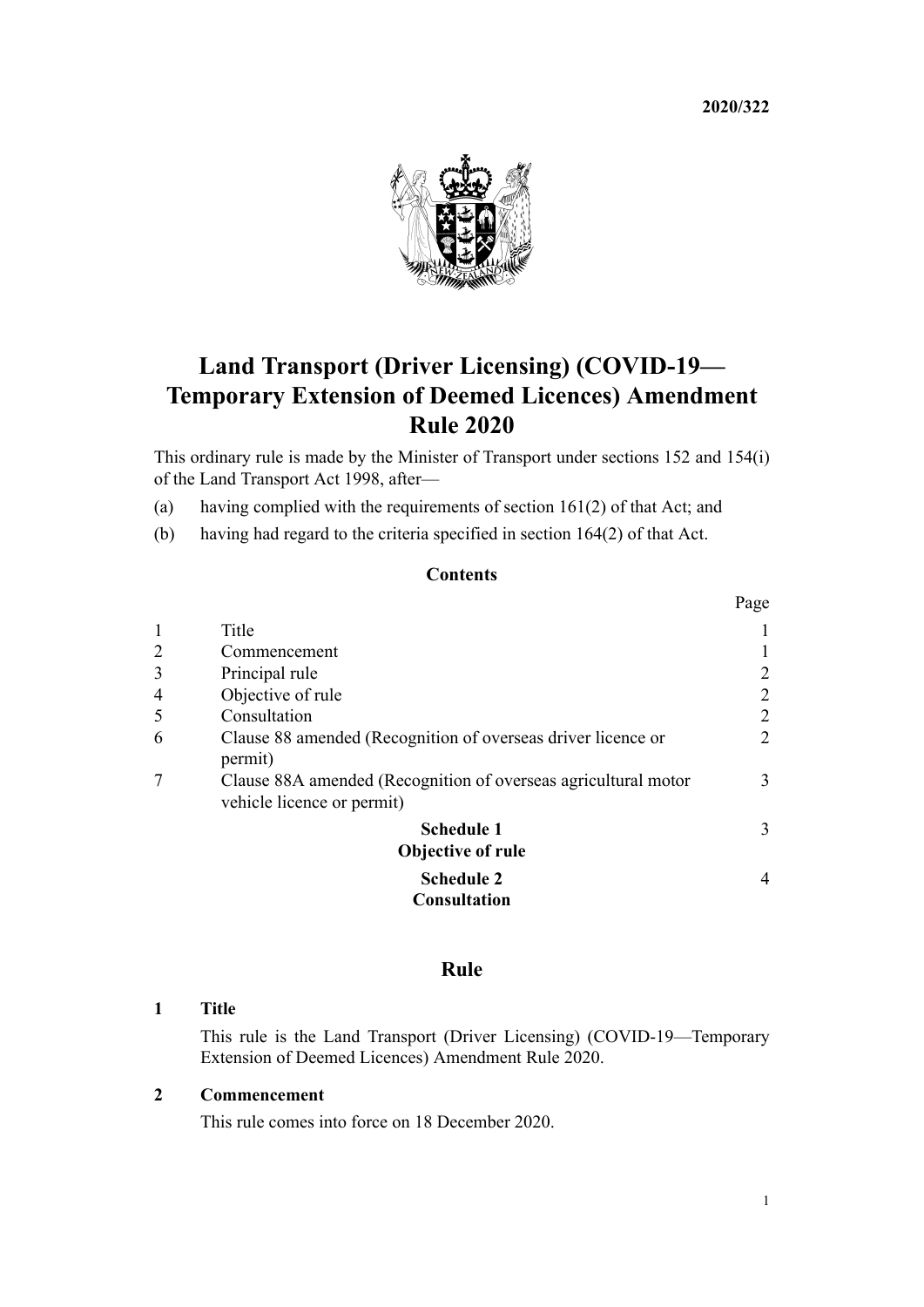#### **3 Principal rule**

<span id="page-1-0"></span>r 3

This rule amends the [Land Transport \(Driver Licensing\) Rule 1999](http://legislation.govt.nz/pdflink.aspx?id=DLM280561) (the **principal rule**).

#### **4 Objective of rule**

A statement of the objective of this rule is set out in [Schedule 1.](#page-2-0)

#### **5 Consultation**

A statement of the extent of the consultation carried out in relation to this rule under [section 161\(2\)](http://legislation.govt.nz/pdflink.aspx?id=DLM435195) of the Land Transport Act 1998 is set out in [Schedule 2](#page-3-0).

#### **6 Clause 88 amended (Recognition of overseas driver licence or permit)**

After [clause 88\(4\),](http://legislation.govt.nz/pdflink.aspx?id=DLM281967) insert:

- (5) If this subclause applies to a person, that person may drive under the New Zealand driver licence that they were deemed by subclause (1) to hold on their arrival in New Zealand during the temporary extended period specified in subclause (7).
- (6) Subclause (5) applies—
	- (a) to any person who—
		- (i) arrived in New Zealand after 1 January 2019 and before 18 December 2020 and has remained continuously in New Zealand since the date of their arrival; and
		- (ii) on arrival was deemed by subclause (1) to hold a New Zealand driver licence; but
	- (b) only if none of the situations specified in subclause  $(3)(b)$  to  $(d)$  occurred after the person's arrival in New Zealand and before 18 December 2020.
- (7) The temporary extended period begins on 18 December 2020 and ends on the earliest of the following dates:
	- (a) the date that is 24 months after the date of the person's arrival in New Zealand:
	- (b) the date on which a situation specified in subclause  $(3)(b)$  or  $(c)$  occurs:
	- (c) the date on which the person completes the appropriate practical driving test or tests under clauses 48 or 49 to obtain a full New Zealand licence of the relevant class:
	- (d) 31 March 2022.
- (8) Subclause (5) overrides subclause  $(3)(a)$ .
- (9) This subclause and subclauses (5) to (8) are revoked on 31 March 2022.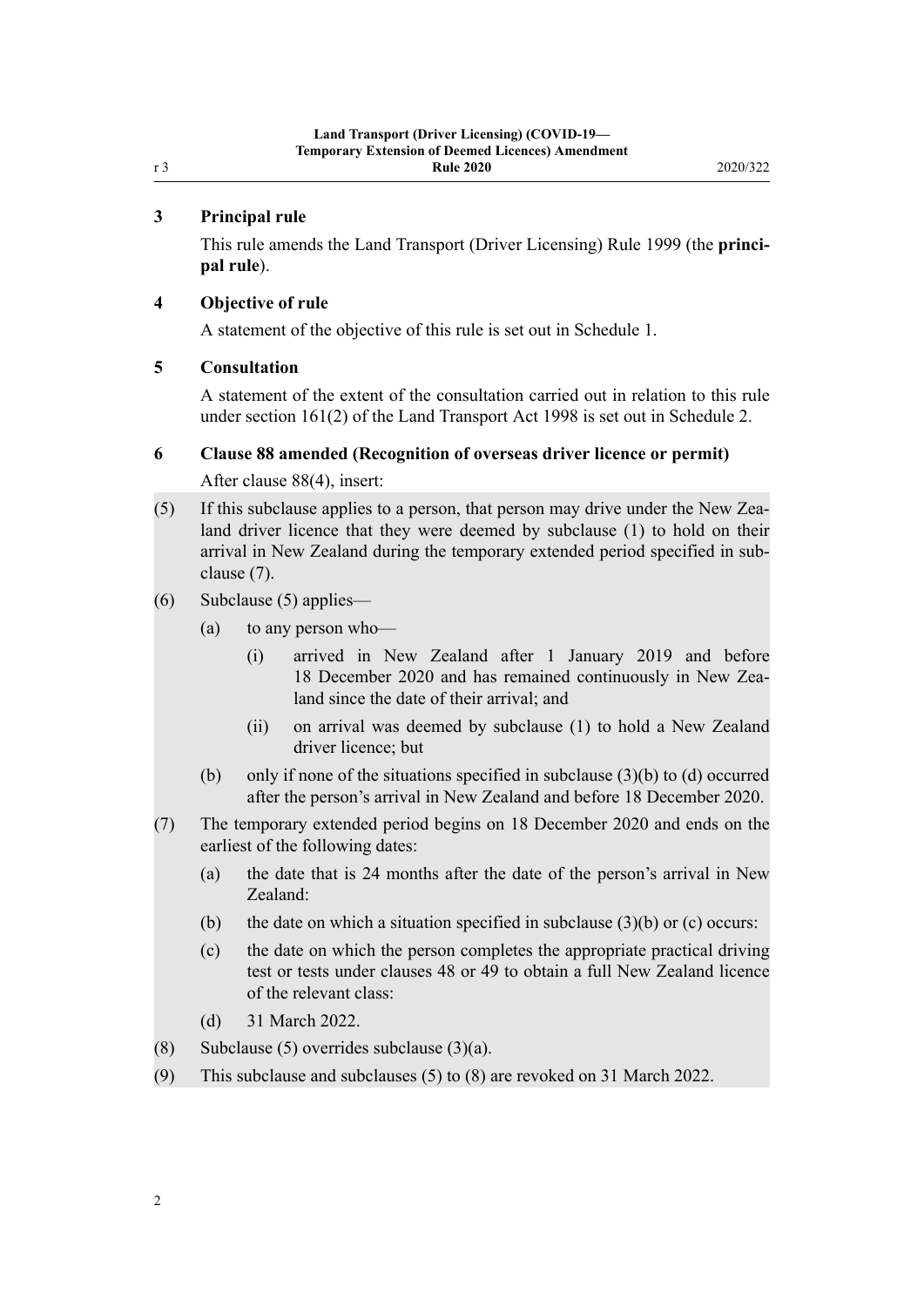## <span id="page-2-0"></span>**7 Clause 88A amended (Recognition of overseas agricultural motor vehicle licence or permit)**

After [clause 88A\(5\)](http://legislation.govt.nz/pdflink.aspx?id=DLM5261021), insert:

- (6) If this subclause applies to a person, that person may drive under the New Zealand class 1 driver licence that they were deemed by subclause (2) to hold on their arrival in New Zealand during the temporary extended period specified in subclause (8).
- (7) Subclause (6) applies—
	- (a) to any person who—
		- (i) arrived in New Zealand after 1 January 2019 and before 18 December 2020 and has remained continuously in New Zealand since the date of their arrival; and
		- (ii) on arrival was deemed by subclause (2) to hold a New Zealand class 1 driver licence; but
	- (b) only if none of the situations specified in subclause  $(4)(b)$  to  $(d)$  occurred after the person's arrival in New Zealand and before 18 December 2020.
- (8) The temporary extended period begins on 18 December 2020 and ends on the earliest of the following dates:
	- (a) the date that is 24 months after the date of the person's arrival in New Zealand:
	- (b) the date on which a situation specified in subclause  $(4)(b)$  or (c) occurs:
	- (c) the date on which the person completes the appropriate practical driving test or tests under clauses 48 or 49 to obtain a full New Zealand licence of the relevant class:
	- (d) 31 March 2022.
- (9) Subclause (6) overrides subclause (4)(a).
- (10) This subclause and subclauses (6) to (9) are revoked on 31 March 2022.

# **Schedule 1 Objective of rule**

[cl 4](#page-1-0)

This Land Transport (Driver Licensing) (COVID-19—Temporary Extension of Deemed Licences) Amendment Rule 2020 (the **amendment rule**) amends the [Land](http://legislation.govt.nz/pdflink.aspx?id=DLM280561) [Transport \(Driver Licensing\) Rule 1999.](http://legislation.govt.nz/pdflink.aspx?id=DLM280561)

Due to the effective closure of international borders as a result of COVID-19, there are a number of visitors (seasonal agricultural workers, people visiting family members) who came to New Zealand in 2019 and who would ordinarily have gone home, but are now reaching the point where they need to convert to a New Zealand driver licence in order to continue driving legally on New Zealand roads.